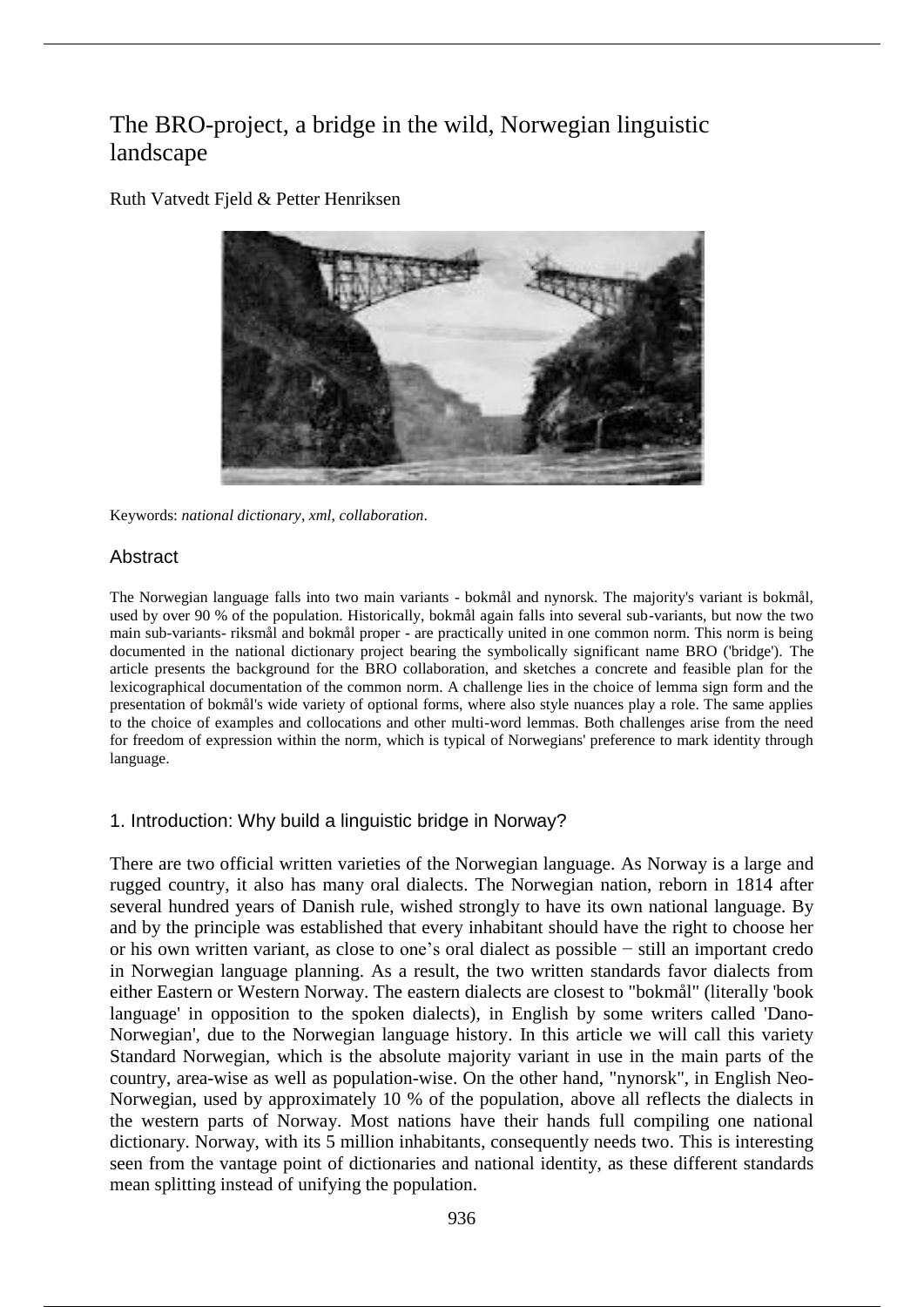For the minority variant Neo-Norwegian, work has been going on since the 1930s creating a paper-based national dictionary bearing the name *Norsk Ordbok.* The label Norsk (Norwegian) is used as opposed to the Danish dictionaries from earlier times*.* This twelve volume dictionary is planned to be completed in 2014.

As for the majority's written variety of today, Standard Norwegian, there have traditionally been two subvarieties, *bokmål* and *riksmål*. Riksmål is a norm supported especially in linguistically conservative circles, and closer to the Danish written standard than bokmål, disallowing some forms spoken by many modern Norwegians. Bokmål is the official standard, broader in scope with respect to conservative and radical forms, radical meaning closer to spoken Eastern Norwegian. In the years following World War II the linguistic climate in Norway was at it hottest, especially between riksmål and bokmål, mainly due to a politically steered effort to establish a standard assimilating Standard Norwegian and Neo-Norwegian, called *samnorsk*, Common Norwegian.

Consequently, at its most complicated, written Norwegian has had four standards – nynorsk (which again includes several unofficial standards), bokmål, samnorsk and riksmål – representing separate ideologies and goals in language planning and also in their understanding of the political value of linguistic variants. Also minor standards have been launched, but they have had little influence on the modern standardization of written Norwegian and will not be taken into account here.

The BRO-initiative is meant to gather and unite the different standards that are not Neo Norwegian in one dictionary.

## 2. The fundament for building a linguistic bridge

In 2005, a revised written standard for bokmål was launched, reducing the difference between bokmål and riksmål to a minimum, mostly by incorporating the majority of the previous riksmål forms in the wider scoped bokmål.

Happily, it seems that the 2005-reform has led to a peace settlement of sorts for the majority variant, and paved the way to cooperation in documenting the vocabulary in one common dictionary project called BRO ('bridge', being an acronym for *Bokmålets og Riksmålets Ordbase*, meaning 'The vocabulary database of Standard Norwegian'). Hopefully, BRO will channel resources towards exploring and documenting the lexical inventory of modern Norwegian away from the old language disputes and political disagreements.

The BRO-project is a bridge resting on two piers. The one pier is the six volume *Norsk Riksmålsordbok* and its expanded and modernized new version *Det Norske Akademis Store Ordbok* (The Norwegian Academy's Dictionary*,* abbreviated *NAOB*). NAOB will be an Internet dictionary, is in full editorial progress, and aims – given sufficient funding − to be completed in 2014.

The other pier of the bridge is being provided by The Department of Linguistics and Literature, Section of Lexicography at the University of Oslo. It comprises scientifically based modern lexicographical tools like a balanced dictionary text corpus: *Leksikografisk bokmålskorpus* (Lexicographical Corpus of Standard Norwegian, abbreviated LBK), the morphological database *Norsk ordbank* (Norwegian Word Bank) and *Bokmålsordboka*, a comprehensive documentation of the modern Standard Norwegian norm with regard to morphological variant forms, since all forms in the official standard are given.

The formal BRO agreement was signed in August of 2011.

Supported by these two piers, the project hopefully will succeed in bridging the gap which exists in the lexicographical documentation of the modern majority standard of the Norwegian vocabulary.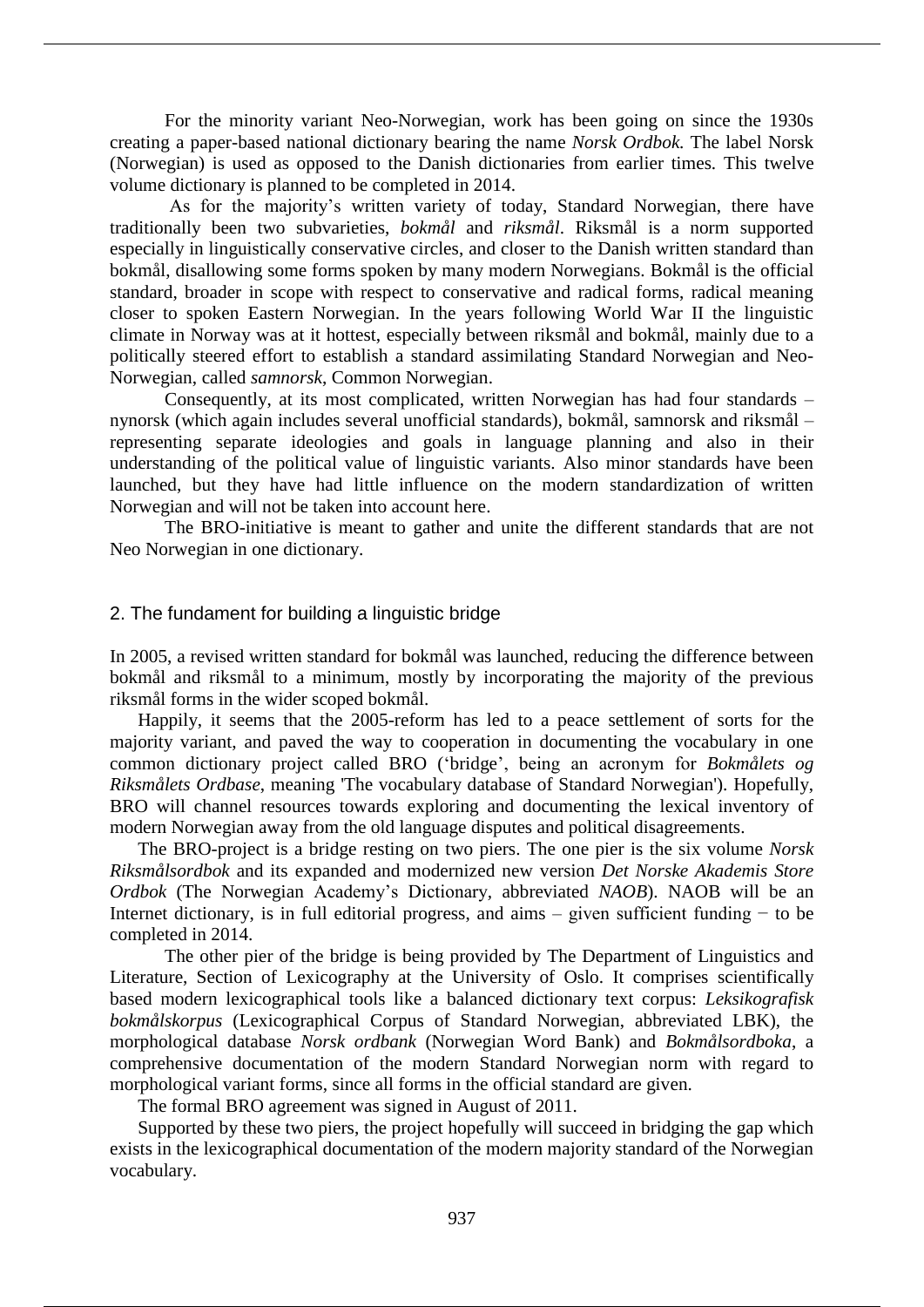## 3. The pier from the riksmål/NAOB side

*NAOB* is based on *Norsk Riksmålsordbok* (NRO), as of today Norway's only complete multivolume dictionary, giving an abundance of literary quotes from the 19th and 20th centuries. The four main volumes of *Norsk Riksmålsordbok* were published between 1937 and 1957; two supplementary volumes in 1995. *Norsk Riksmålsordbok* contains a vast amount of valuable lexicographical information but requires extensive revision in order to function as a modern dictionary.

The revision effort includes language modernization (moderate *bokmål*), semantical modernization, simplification of complex hierarchies of meanings, adjustment of politically or socially obsolete viewpoints, pronunciation of non-compound lemmas, brief etymologies for root words, quotes from recent Norwegian literature, and addition of tens of thousands of entries and meanings.

More specifically:

- Language modernization: Implementing modern spelling forms throughout the vocabulary, e.g. eye: *øie > øye*, cloth: *klæde > klede*. Also implementing modern syntax throughout, most typically in the definitions.
- Simplification of meanings: The old NRO tends to define entries encyclopedically, giving far too many and too specific defining criteria. This results in many, unnecessarily narrow meanings and confusing, complex semantical structures. NAOB has less complex meaning structures.
- Addition of tens of thousands of entries and meanings: NAOB's aim is to cover modern Norwegian well enough to give the general public a dictionary which is perceived as up-to-date. As the funding scheme and BRO collaboration leave thorough corpus comparison to the ILN, NAOB makes use of substitute methods for covering new words and meanings: systematical gathering from sources such encyclopedias and other dictionaries, as well as excerpting from modern literature.

NAOB's content is xml-coded, parsed by a stringently lexicographical DTD, resulting in articles with an easily understandable publishing interface. NAOB will offer full Internet functionality and a state-of-the-art technical platform for future updating.

NAOB intends also to involve the general public through contact on the web site, offering an interface for suggesting new content and improvements.

# 4. The pier from the bokmål/UiO side

Avdeling for bokmålsleksikografi (Section for Standard Norwegian Lexicography), University of Oslo is committed to documenting the complete official Standard Norwegian. This is mainly done in the one-volume dictionary *Bokmålsordboka*, where all allowed forms and variant forms are accounted for in full, as well as short and accurate definitions of all lemmas. As a spin off product of Bokmålsordboka and of some other resources, UiO also has developed *Norsk Ordbank*, which is a list of all lemmas with full flexion forms. Added are some words from IBM's lists and argument structure of verbs from NorKompLex, an early version of a computational lexicon for Norwegian.

The Section for lexicography at UiO not only compiles and edits dictionaries, but also focuses on general scholarly aspects of lexicography, and has for that purpose established a balanced, electronic text corpus aiming at 100 mill words, called *Leksikografisk*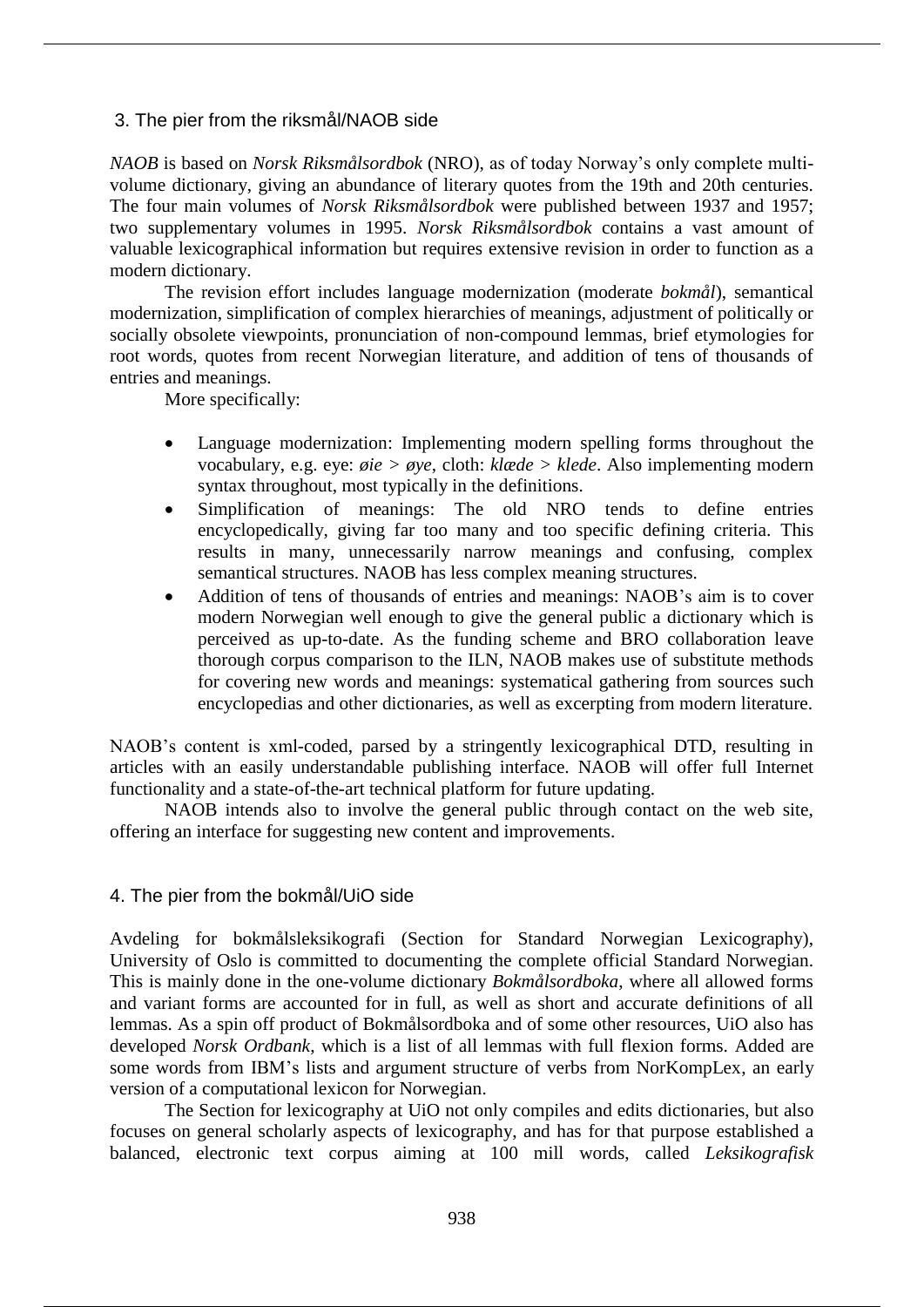*bokmålskorpus (LBK)* for lexical research. This corpus is already in use for compiling examples in NAOB, which is a first step in collaboration inside BRO.

To judge right or wrong in bokmål − good or bad, acceptable or unacceptable – BRO will be using the LBK-corpus<sup>1</sup> to find out which forms are in use, both in oral and written bokmål, as well as which forms are most used in different contexts and text types. A corpus based documentation of modern Standard Norwegian will thus be more objective and without any political bias, which is an important goal for the BRO-dictionary.

Having received fresh funding, the LBK-corpus is in good progress and will be completed in 2013 as a 100 mil. word balanced text corpus.

In addition to LBK, the Norwegian Speech Corpus can give some further information to the actual use of the variant forms. Some of the most common variant forms are also checked in the NoTa-corpus<sup>2</sup> for a short comparison, presented in table 2.

Fjeld (2008a) documents an extensive plan for a lexical description of modern bokmål language and the use of the resources developed at the University of Oslo. These plans will be incorporated in the BRO-project.

## 5. Bridging the gap

Bridging the gap between two piers with different history and ideology, presents challenges to the BRO parties. Future discussions and projects will help us determine how to best meet these challenges in practice.

In the Norwegian language, there are two fundamentally different ways of indicating your language political standpoint: a) by orthographic variants of the word forms, mostly diphthongs or monopthongs (e.g. *sein/sen*) or other deviations in the vowel system (dyp/djup) or in what derivation elements you chose (e.g. -ing/-ning); and b) through alternative flexion systems, like the two- or three-gender system for nouns, and past tense of verbs with *-a* or -*et*derivation.

The first step needed to fulfill the requirement from the funding Ministry of Culture is to merge the lemma lists into one. Then through systematic corpus comparison using texts and tools available, we will fill in any lacunas found in the information types: lemmas, collocations, definitions and literary examples.

A way of presenting all-inclusiveness is to mark up variants in the xml code, enabling users to toggle between dictionary variants according to preference, using the style sheet. This marking could give the users options between different substandards, like so called moderate bokmål, or only the radical forms or so called rural forms. The interface could be constructed so as to show only the variant forms preferred by the user. This point needs further elaboration within the project.

The moderate bokmål substandard used by NAOB for main lemmas, morphology and editorial language, makes a deliberate choice for the user among alternative forms, indicating stylistically what is commonly preferred in formal written Norwegian.

The official standard documented in *Bokmålsordboka* implies all forms with full meaning, as well as the possibility to mix their morphological variant forms in derivations and compounds according to your own likes and stylistic requirements, and very few hints about stylistic value or usability.

It is the BRO project's goal to make all bokmål forms available in the BRO-database, accompanied with documentation of the frequency in use of the variant forms. The full morphology is to be fetched automatically from *Norsk Ordbank,* where all words with fullfledged forms are listed. The frequency in use will be found in LBK, when the project starts in full, hopefully consisting of 100 million words.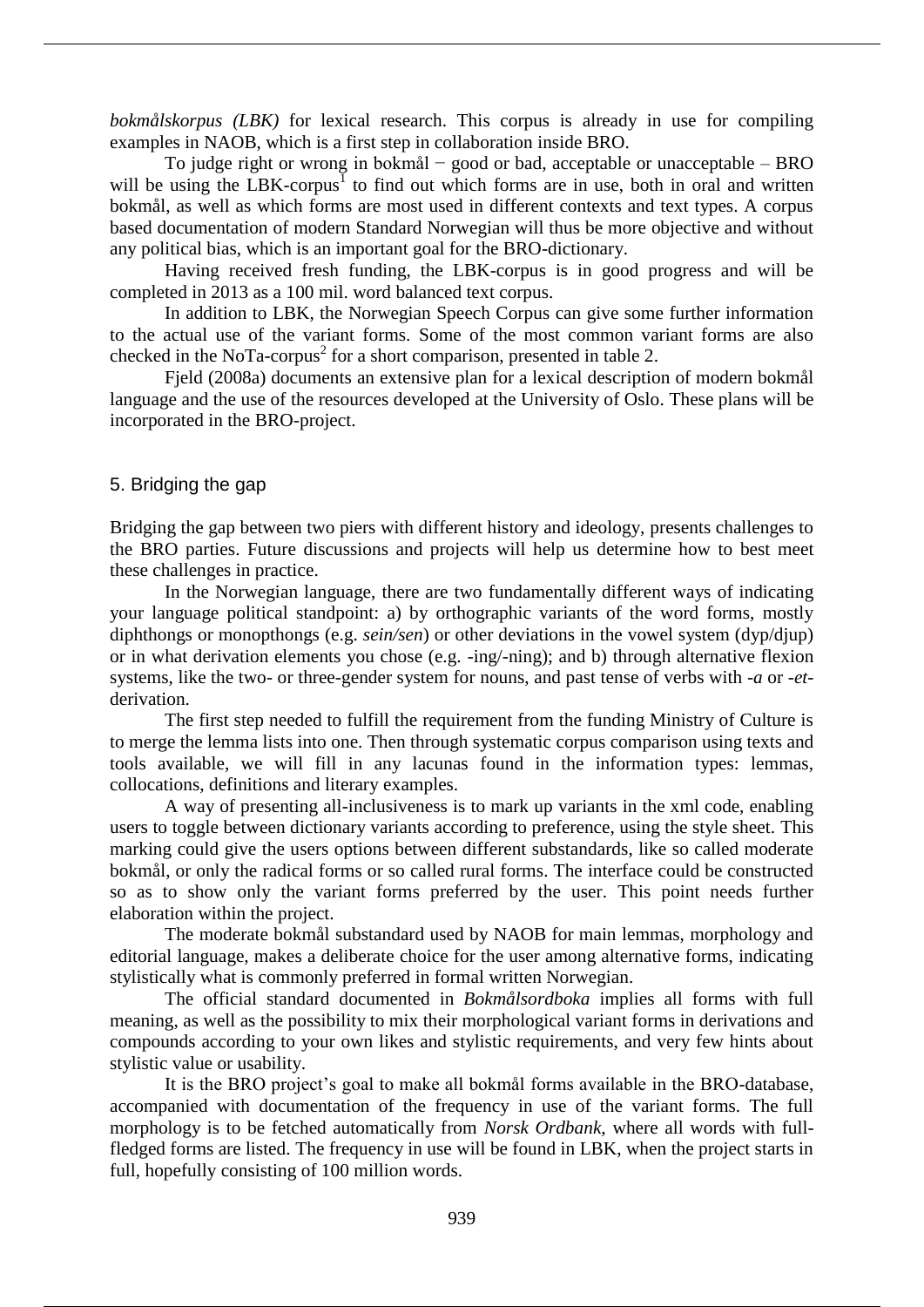We will in the following present the first sketches for this collaboration, which also will involve the art of balancing on lines stretched in the span between the two existing piers.

## 5.1. *Lemmatization of variant forms*

NAOB chooses one variant – preferably the one most commonly used in written, formal contexts – as lemma sign form (labeled the *NAOB norm*), i.e. the entry word for the main article.

A good example of the differences between these two lemma lists is, ironically, the Norwegian word for bridge, **bro**, which has a parallel form **bru**. The two spelling forms have equal status in the official standard. In an all-inclusive bokmål dictionary without a recommended subnorm, they would be presented as variants of the same lemma in their rightful alphabetical place, not as two separate lemmas with a reference from one to the other, indicating that one form is preferable to the other. A possible way of doing this would be like this:

**bro** el. **bru** + full article **bru** el. **bro** + full article

There are quite many such variant forms like *bro/bru* in the Standard Norwegian. The following examples list lemmas with variant forms inside the official norm in the five first pages in a small spelling word list (Fjeld 2008b):

*adkomst/atkomst* and many other words with the prefix *ad-/atagelaus/ageløs* and all other compounds with the adjective *løs/laus akselbred/akselbrei, akslebred/akslebrei* and all compounds with *aksel/aksle*- and other compounds with *bred/brei* as parts *aktersegle/akterseile* and all other compounds with *segle/seile aleine/alene allfarveg/allfarvei* and all compounds with *veg/vei allmenndannelse/allmenndanning*

The corpus gives the following frequencies of the use of the variants:

**Table 1.** The frequency of some orthographic variant forms in bokmål.

|         | LBK   | NoTa                                |
|---------|-------|-------------------------------------|
| atkomst | 4     |                                     |
| adkomst | 23    |                                     |
| aleine  | 609   | 62                                  |
| alene   | 11875 | 105                                 |
| brei    | 107   | 39                                  |
| bred    | 1870  | 68                                  |
| laus    | 139   | 1 (compound 'tannlaus' = toothless) |
| løs     | 4436  | 71                                  |
| segle   |       | 0                                   |
| seile   | 581   | 16                                  |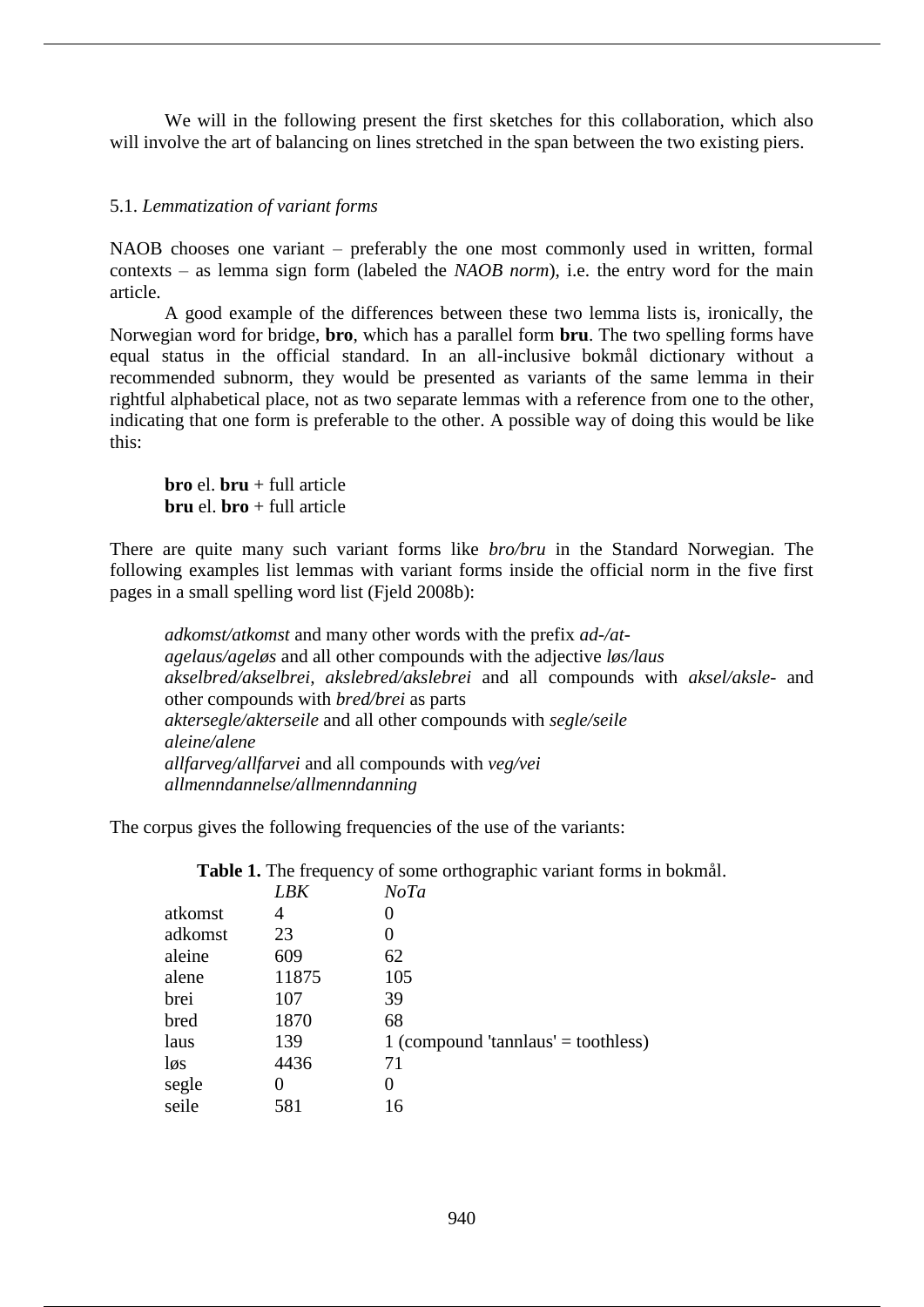Table 1 shows that the difference in oral use between *alene/aleine* (alone) is much smaller than in written texts. A larger corpus of oral bokmål is hopefully developed, to give a better verification. Monophtong forms like *segle* (to sail) seems not to be in use in bokmål and might be deleted from the norm. However, as long as the Language Council of Norway accepts a form, the BRO-dictionary will document it. The documentation we find, will of course be available for the standardization of the norms, and we hope for a closer cooperation with the Language Council giving the Council a more scientific basis for their decisions.

There are also some extra problems with derivations where both the first element word has orthographical variant forms and the derivation morpheme also has variant forms, like *fordyping/fordjuping/fordypning/fordjupning* (hollow, depression).

NAOB has lemmatized only the so called moderate forms, here just *fordypning/fordyping*. In the comprehensive BRO-dictionary the total universe of variant forms will have to be lemmatized in one common list, which in some instances will give a large number of sign forms of the same lemma. One of the more extreme examples is *høglønna* (highly paid), with its 12 variant forms:

**høglønnet høglønt høgtlønna høgtlønnet høgtlønt høylønna høylønnet høylønt høytlønna høytlønnet høytlønnt høytlønt**

The large number of variant forms is due to a mix of orthographical variant forms in both parts of the compound, and the different flexion possibilities. All of them are stylistically marked and will have to be documented in the BRO-database.

#### 5.2. *Noun Gender and Noun Morphology*

Some parts of speech present more morphological deviation than others. In the nouns there are three genders in bokmål, masculinum, femininum and neutrum, and two in riksmål, common gender (= masculinum) and neutrum, like the example of *bro/bru* also showed above. This is one of the main differences between bokmål and riksmål, as riksmål sought to continue the tradition from Danish, while bokmål also seeks to account for the Norwegian dialects and the common used language system. Bokmålsordboka lemmatizes approximately 10700 feminine nouns, all needing such double gender marking and double morphological tables.

**bru** el. **bro** f1 el. m1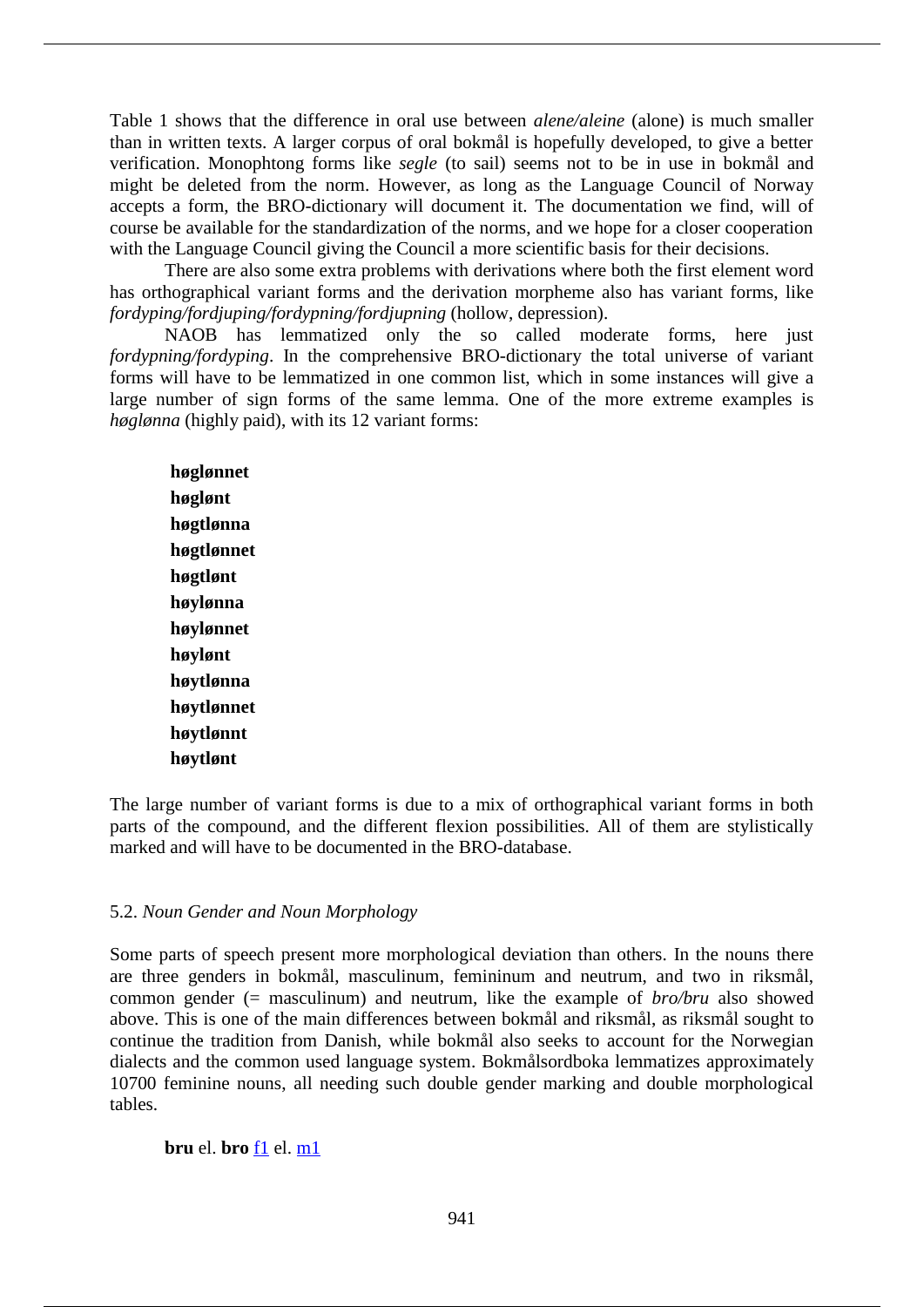f1 means femininum class 1, inflected according to this pattern:

| hrua   | hroa   |
|--------|--------|
| bruer  | broer  |
| bruene | broene |

m1 means masculinum class 1, inflected:

| broen  | bruen  |
|--------|--------|
| broer  | bruer  |
| broene | bruene |

NAOB avoids presenting the feminine inflection form for *bru¸* in accordance with the general NAOB standard. In NAOB the feminine form is accepted in only a handful of nouns, like *jente, øy, bikkje, which are seen as typically oral, or in some instances rural Norwegian words,* never having been used in Danish.

The NoTa-corpus gives four search hits on the form *broa*, four hits on *brua,* no hits on *broen* and no hits on *bruen.* This corpus, unfortunately, is very small, 900 000 words only, so it just gives an indication of what is used most frequently in spoken modern Norwegian. LBK, and NoTa give the hits accounted for in table 2.

**Table 2.** Use of the different forms of bro/bru; broen/bruen/broa/brua in modern Norwegian.

|         |  | bro bru broen bruen broa brua |                |  |
|---------|--|-------------------------------|----------------|--|
| written |  | 696 207 900 2 98 371          |                |  |
| spoken  |  | $1 \t 2 \t 0 \t 0$            | $\overline{4}$ |  |

We see that the NAOB-standard still covers the most frequently used forms, but according to modern oral language, this is in a rapid change. A dictionary like the BRO dictionary should account for such variants and be updated on a regular basis. In this way, the dictionary would also document the linguistic change in modern Norwegian.

#### 5.3. *Verb morphology*

Bokmål allows alternative ways of flexing verbs, especially in the weak forms, while the NAOB standard chooses the flexion most commonly found in written bokmål:

| NAOB:           | <b>kaste</b> (to throw) - kastet- kastet |
|-----------------|------------------------------------------|
| Bokmålsordboka: | <b>kaste</b> (to throw) - kastet- kastet |
|                 | kaste - kasta - kasta                    |

The optional -*et* and -*a* in past tense and the participles, is the most striking difference between the two standards, and BRO has to give full morphology for all these verbs.

A great many of the weak participles are used as adjectival forms, as *bortkasta* (waisted) for bokmål and *bortkastet* for riksmål. According to concord flexion, the problem grows in pluralis, since the a-variant can be both singularis and pluralis, but the *et*-variant can be -*ete* or -*ede* in pluralis, in the official norm, only *-ede* in the NAOB-norm (cf 5.1 above):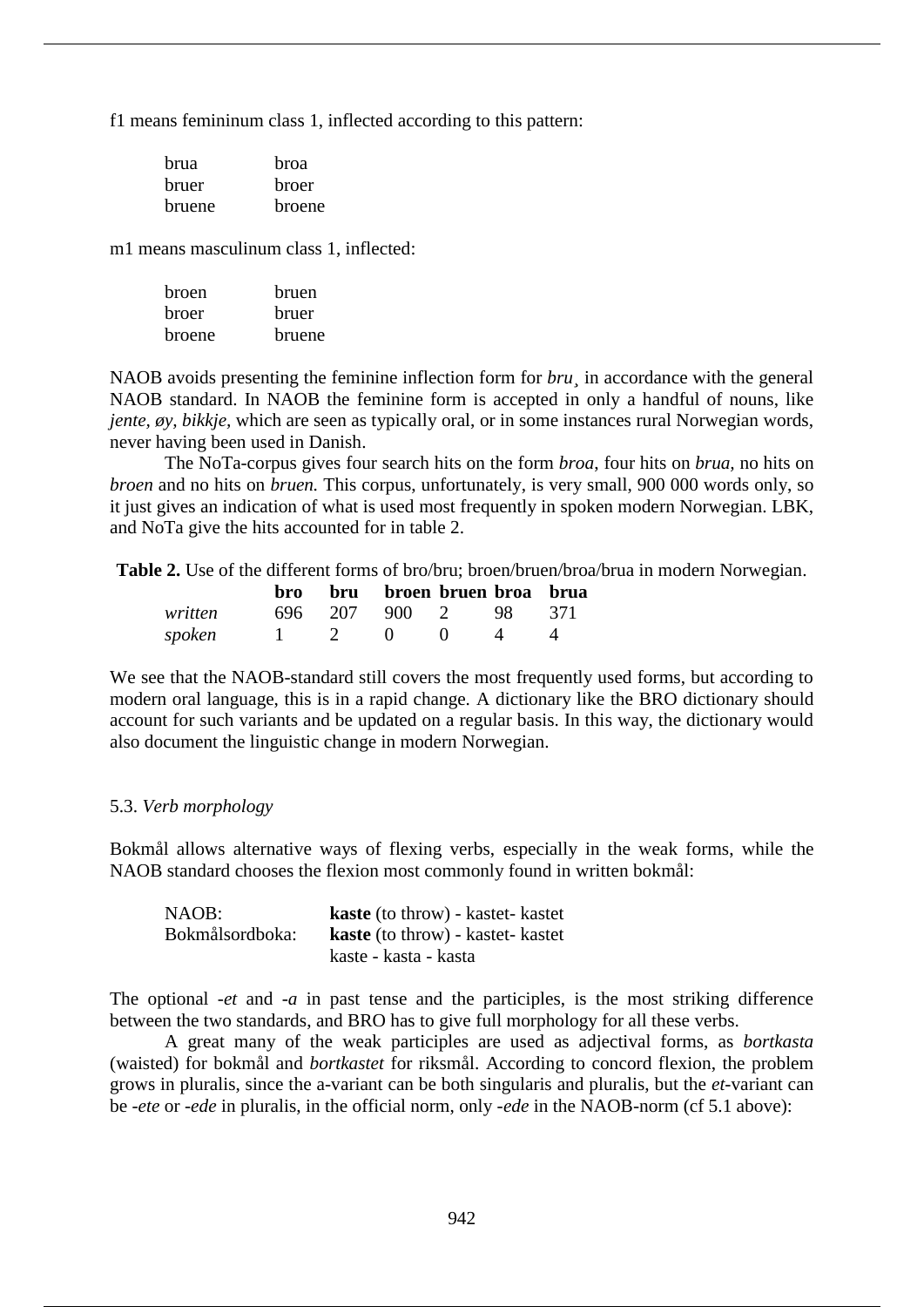**Table 3.** Use of the different participle forms in written and spoken Norwegian.

|             | I RK            | NoTa |  |
|-------------|-----------------|------|--|
| bortkasta   | 20              |      |  |
| bortkastet  | $179 -$         |      |  |
| bortkastede | 24 $\sqrt{203}$ |      |  |
| bortkastete | 3               |      |  |

The investigation shows that the NAOB forms are the ones absolutely most used in written language, the other forms in spoken language.

#### *5.4 Sublemmas*

Most lemmas will have superordinate lemmas or sublemmas. Under the lemma for **bro/bru**, Bokmålsordboka has three sublemmas under the concrete meaning:

gangb- (walkway), hengeb- (suspension bridge), vippeb- (bascule bridge)

and three under the metaphorical meaning,

kommandob- command bridge), kuldeb- (cold thermal bridge), låveb- (barn ramp), varmeb- (warm thermal bridge)

NAOB has three others:

kjørebro (driving bridge?), gangbro (walkway), elgbro (moose bridge)

In the BRO-project we have to find out which of these sublemmas are the most important, The LBK-corpus has the most frequent compounds with -*bro*

kuldebro (84), hengebro (27), gangbro (23), jernbanebro (16), luftbro (11), trebro (8)

and with -*bru* as the second part of the compound

triangelbru (13), hengebru (7), gangbru (6), låvebru (4), trebru (wooden bridge) (4)

If the sublemmas are meant to show the most common compounds and hence the meaning of the lemma **bro/bru,** the corpus shows that the concrete meaning is best illustrated with **gangbro/-bru** to explain what a bridge is used for, and **hengebro/-bru** to show how a bridge often is constructed. The extended meaning is shown with the sublemmas **låvebro/-bru** and **kommandobro/-bru***.* The metaphorical meaning is illustrated by the compounds **luftbro/ bru** and **kuldebro/-bru.** The different types of meaning should be ordered and sorted in the definitions like this

1. concrete meaning - purpose  $-$  material<sup>3</sup> 2. extended meaning 3. metaphorical meaning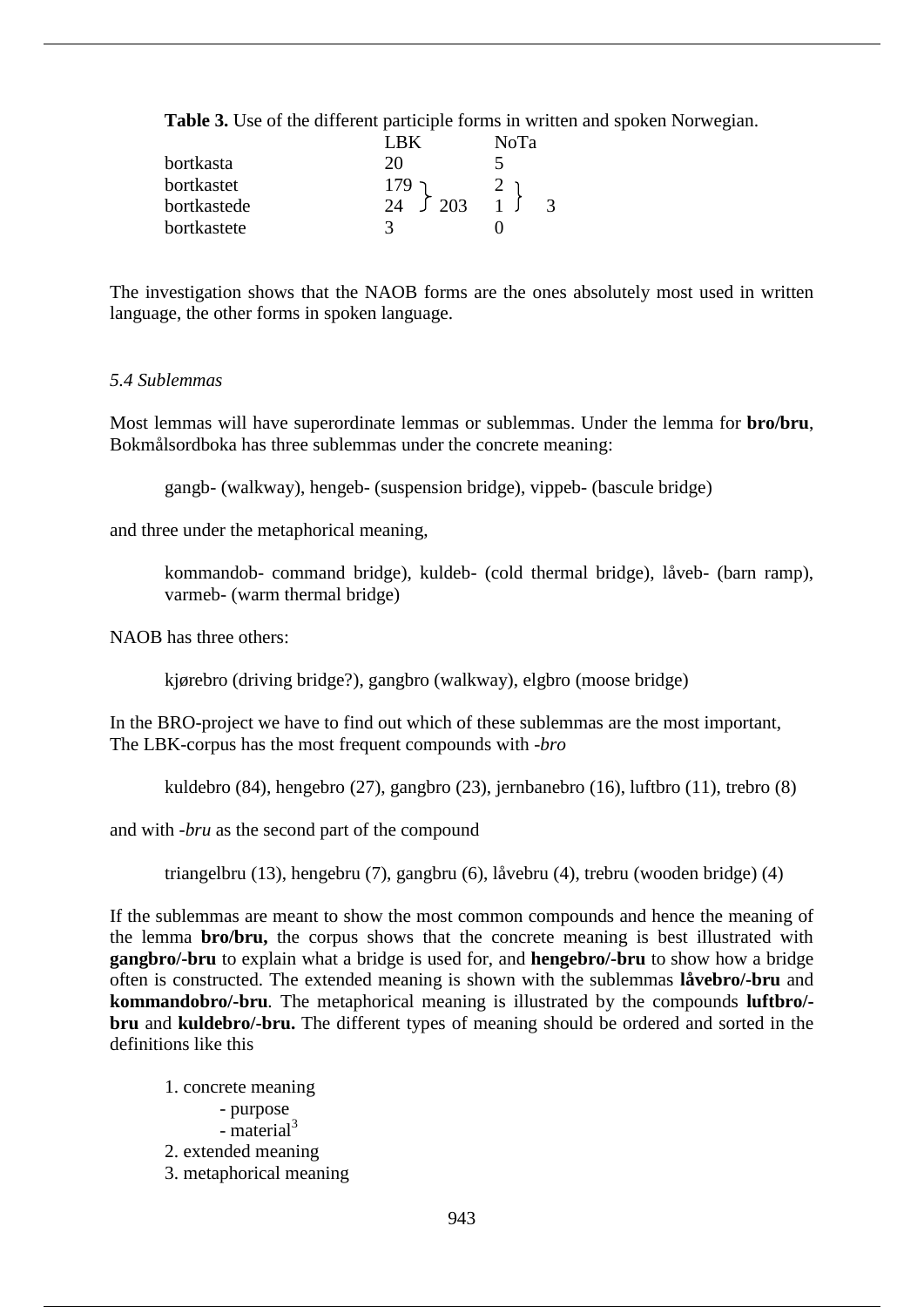Then the most frequently used sublemmas should be chosen to fill the different types. All sublemmas will normally have all variant forms documented.

# *5.5. Article structure and article size*

The amount of examples and citations are very differently documented in the two dictionaries, and the terminology is not the same. This has historical reasons. A primary goal of the predecessor of NAOB, *Norsk Riksmålsordbok*, was to document the vocabulary as it was used by well-known and respected authors from the years after the independence from Denmark; it was perhaps intended as a literary dictionary more than a dictionary of the commonly used language. In NAOB both the literary and the common language is to be documented. Bokmålsordboka is in the first place meant to document the modern, common language. These resources sum up to be quite a good documentation of the Norwegian vocabulary as a whole, but in the first place, the terminology has to be adjusted and harmonized, and the different types of citations and language attestations have to be sorted in the same way, as well as multiword constructions and sublemmas. The ordering of the information types within an article should be:

1. Main lemma (2. Sublemmas) 3. Collocations 3.1. Grammatical collocations 3.2. Semantic collocations 4. Authentic citations/attestations 5. Idioms

The differences between the two dictionaries regarding multiword expressions can also be illustrated with the word **bro/bru**.

In Bokmålsordboka there are three multiword expressions listed for the concrete meaning of *bro/bru:*

- 1. *b-a over elva* (the bridge over the river)
- 2. *bygge b-* (build a bridge) også overf: få i stand tilnærming mellom to parter med helt ulike standpunkter
- 3. *bryte alle b-er (bak seg)* (break all bridges) ta en avgjørelse som ikke kan gjøres om igjen

Number one is a traditional example, showing the semantic meaning of the lemma. Number two is a semantic collocation, and number three is more an idiom than an example. They should therefore be marked as different information types. Another problem is to find the most frequent expressions. A corpus search shows that *bryte alle broer* has only one hit in LBK, but the idiom *brenne alle broer* (burn all bridges) has 19 hits and would have been more adequate in a dictionary documenting common use.

NAOB presents separate sections for collocations (called "examples") and idioms (called "uttrykk"), potentially for every meaning.

In the BRO-project, a set of grammatical collocations will be documented for all relevant lemmas. They are to be found semiautomatically by means of corpus analysis of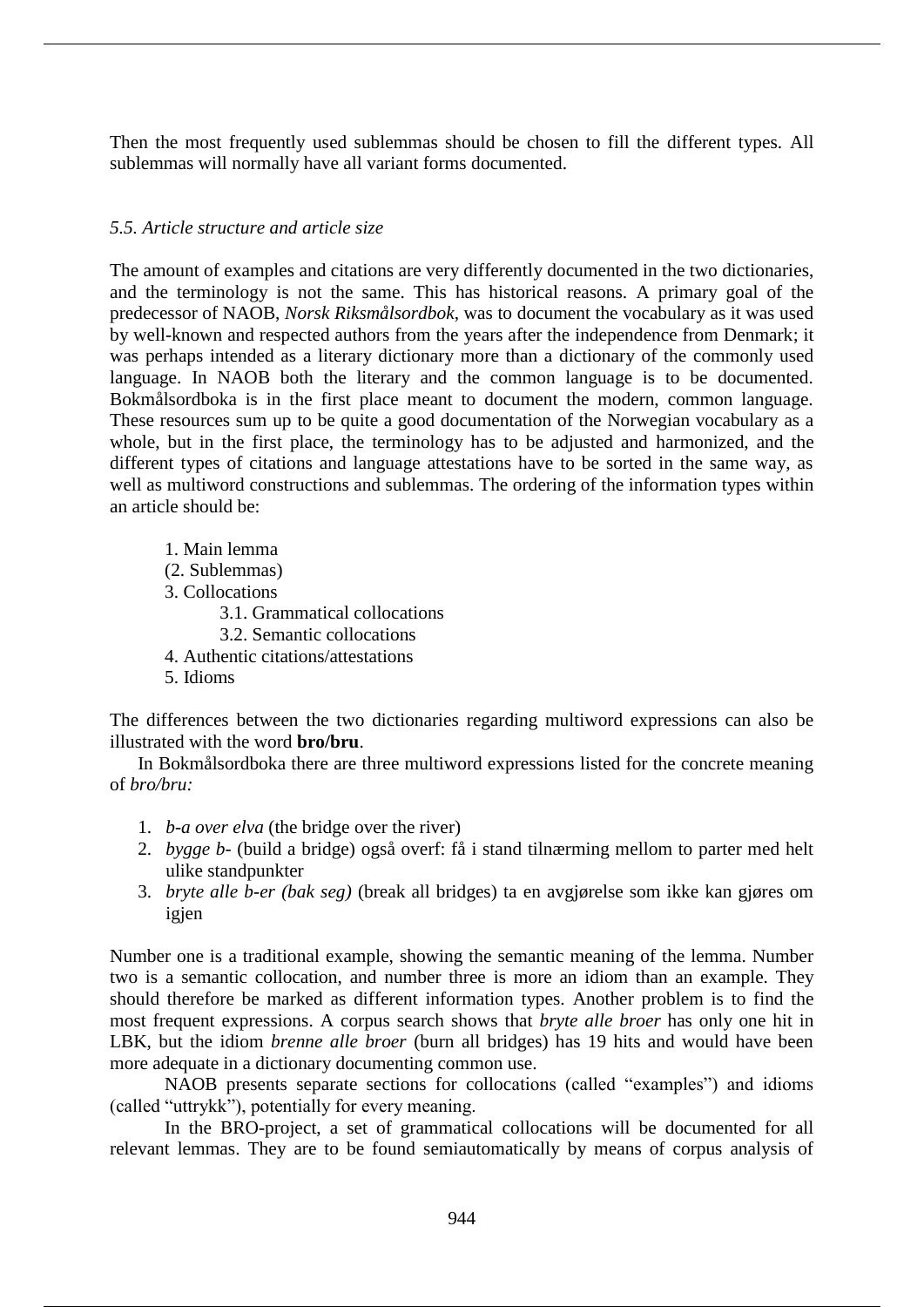LBK with the statistical program DeepDict Lexifier developed at GramTrans (Bick 2008). Such an analysis of the lemma *bro*, gives these results:

4.43:2 sprenge · 2.61:3 krysse · 4.5:1 vokte · 2.27:3 brenne · -0.85:6 bygge · 1.96:3 passere · 3.63:1 vedlikeholde · 2.72:1 reparere<sup>4</sup>

These figures mean that the most common V+N-collocation is *bygge bro* (build a bridge), the two next most frequent are *passere* (pass) and *krysse* (cross) *en bro*, which might be exchanged with ex. *legge* (lay), or be added in the BRO dictionary.

The statistical analysis with DeepDict shows that the most common collocations containing *bro*, are:

V+N-collocation: *bygge, passere, sprenge, krysse, brenne en bro* A+N-collocation: *sukkenes bro, usynlig bro, provisorisk bro, smal bro, gigantisk bro* N+PP postmodifiers: - *over kløft, elv, avgrunn, vollgrav...*

The lexicographic resources available for the project have to some extent overlapping multiword expressions, to some extent different ones documented. What seems clear, is that there is no good system of categorizing constructions, collocations, idioms and other multiword lemmas. This field needs refining according to a clearer system in the BROdictionary.

The small corpus explorations presented here, show that the forms and expressions documented in NAOB are generally more often used than the official ones in writing, but the official variant forms are used more often in spoken language. The BRO-dictionary will account for these differences for all lemmas, as a full-fledged corpus based dictionary.

# 6. Merging two different types of dictionaries into one common electronic version

There are still several questions to be answered before the project can be carried out. In this planning period, methodological issues will be explored and documented: How does one proceed in making a modern, extensive dictionary based on two existing and different ones? Different in scope, style and ideology. Is it possible to present a joint venture like BRO as a single-choice language norm based on the single user's feeling of national identity?

Another challenge is to find out how such an all-inclusive dictionary should be structured for the user in an Internet presentation.

Foreseeing several problems and obstacles, we are optimistic and think that this project will provide the documentation of the main variety of Norwegian vocabulary with its authoritative solution. The signing of the contract of cooperation between The Norwegian Academy of Language and Literature and The Department of Linguistics and Nordic Studies at the University of Oslo was signed 17th of August 2011, was an important event in our language history. We will do our best to live up to this.

# 7. BRO as a result of Norwegian language history and national identity

The wide norms for orthography and morphology in Norwegian are a heritage from the Danish linguist Rasmus Rask, who launched the so called orthophonic principle in orthography in 1826, which had great impact on Norwegian language planning, as we can see from the first Norwegian standardized norm from 1862 (Omdal og Vikør 1996). Since